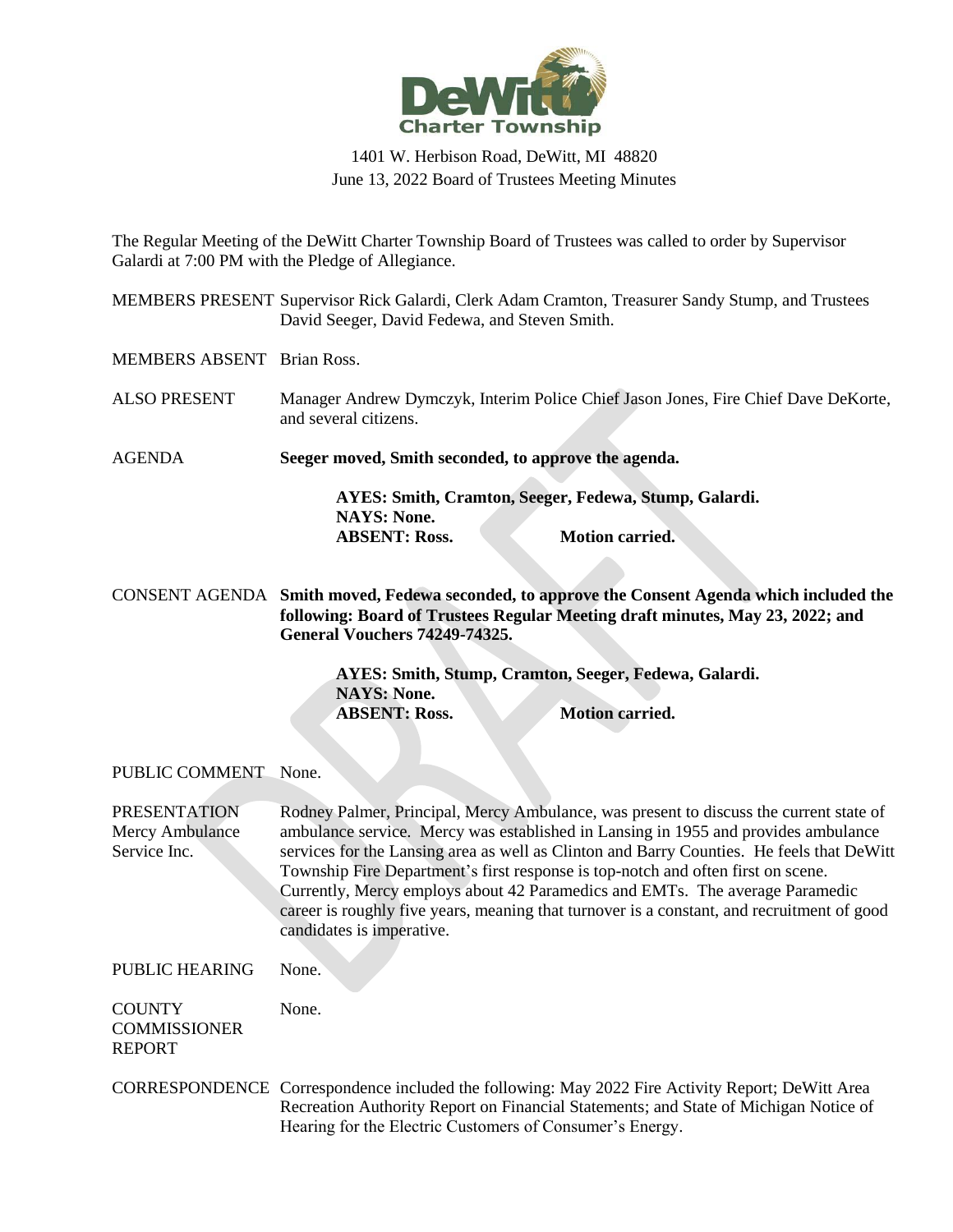DeWitt Charter Township Board Minutes June 13, 2022 Page 2

UNFINISHED **BUSINESS** None.

## NEW BUSINESS

Police Chief Interviews The posting and advertisement for the position of Police Chief concluded on June 3rd with a group of qualified candidates. Manager Dymczyk recommends setting a Special Board Meeting for the purpose of conducting the business of Police Chief Interviews on July  $11<sup>th</sup>$  from 12:00 PM to 6:00 PM. A sub-committee consisting of Manager Dymczyk, Assistant Manager Julie Coleman, Treasurer Stump, and Trustee Ross, will perform initial interviews in an effort to reduce the number of qualified candidates for Board interviews. The Board desires to interview between two and four candidates.

> Manager Dymczyk provided the wage schedule, job description, advertisement, and a timeline of events for this hiring process.

**Cramton moved, Galardi seconded, to set a Special Board Meeting on July 11th to start at 12:00 PM for the purpose of conducting the business of Police Chief interviews.**

**AYES: Stump, Fedewa, Seeger, Cramton, Smith, Galardi. NAYS: None. ABSENT: Ross. Motion carried.**

EXTENDED PUBLIC, Fred Koos, 14201 DeWitt Rd., was interested in the Mercy Ambulance presentation. He STAFF, & BOARD **COMMENTS** feels that Mercy is a private business and provides a training ground for advancement to other disciplines. He feels that the Township will always provide the first-responder service.

> Fire Chief Dave DeKorte informed the Board of the Fire Department's recent participation in the DeWitt Community Showcase, as well as Sheridan Road School and The Pines Block Party. Two Firefighters have completed training, and the County's Emergency Management team is monitoring the upcoming high temperatures.

> Interim Chief of Police Jason Jones commented that the new command structure of four Sergeants is working extremely well. The Police Department is using local events, like the Community Showcase, as recruitment opportunities.

Manager Dymczyk offered updates on the following:

- Signed Letter of Agreement with Police Officer Stump
- Black Bear spotted in the Township DNR advising
- Brook Road fire update, upcoming court date
- Local news story on BOLA Wrap device
- Police Chief new hire process update
- Granger Meadows Special Use Permit second reading
- Pollinator gardens
- One open Police Officer position
- 2023 budget
- Police Department photo donation

Trustee Smith feels that it is important for the Township to consider what things are attractive to prospective police officers, firefighters, and emergency medical responders.